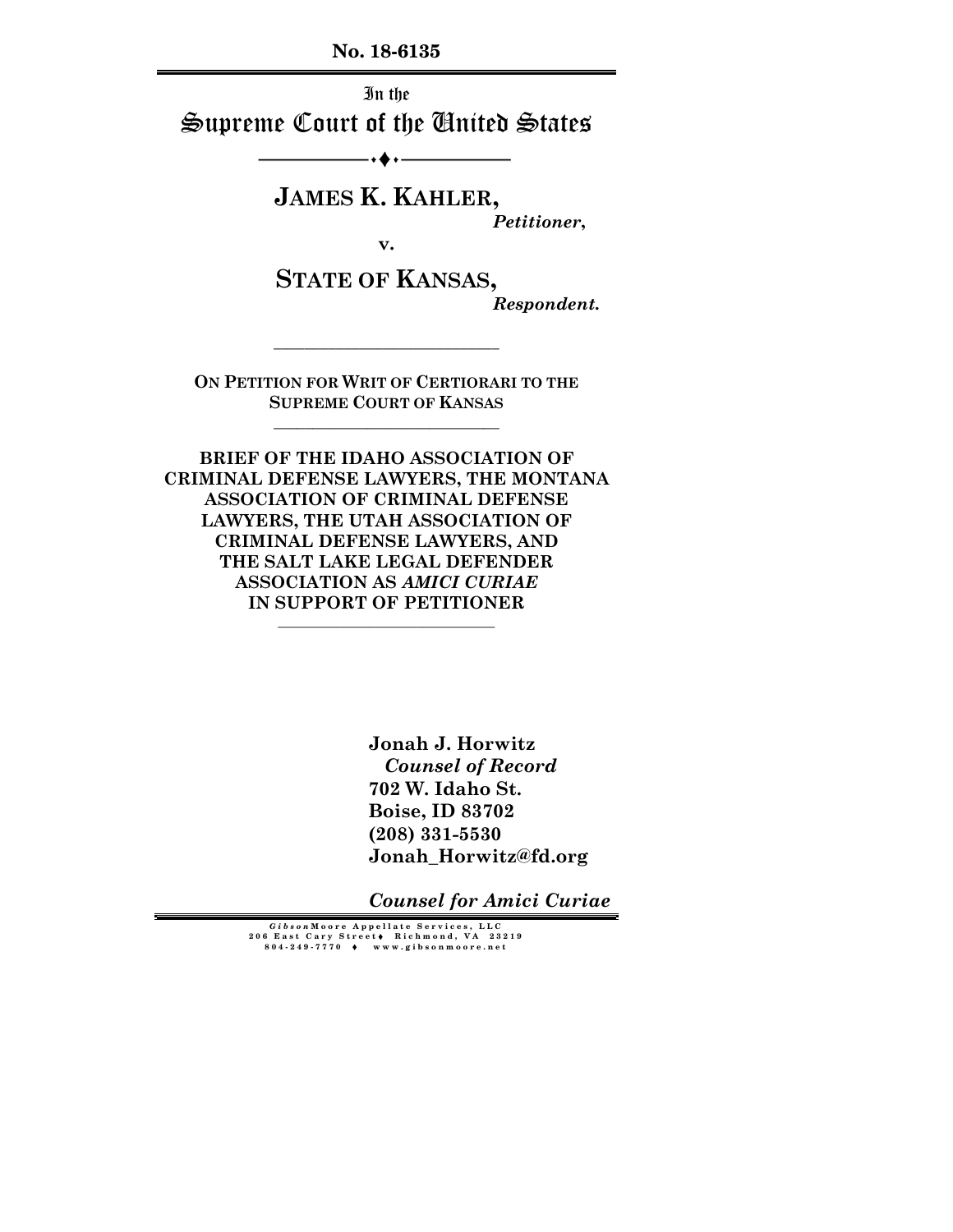# **TABLE OF CONTENTS**

|--|--|

| INTEREST OF AMICI CURIAE  1                                                                              |
|----------------------------------------------------------------------------------------------------------|
|                                                                                                          |
|                                                                                                          |
| L.                                                                                                       |
|                                                                                                          |
| A. The History Of Montana's Insanity                                                                     |
| B. Montana Has Explicitly Condoned<br>The Abolition Of The Insanity                                      |
| C. Montana Views Delusionality As<br>Insufficient To Trump Mens Rea  12                                  |
| D. Abolition Of The Insanity Defense<br>Creates A Disincentive To Openly<br>Account For Mental Health In |
|                                                                                                          |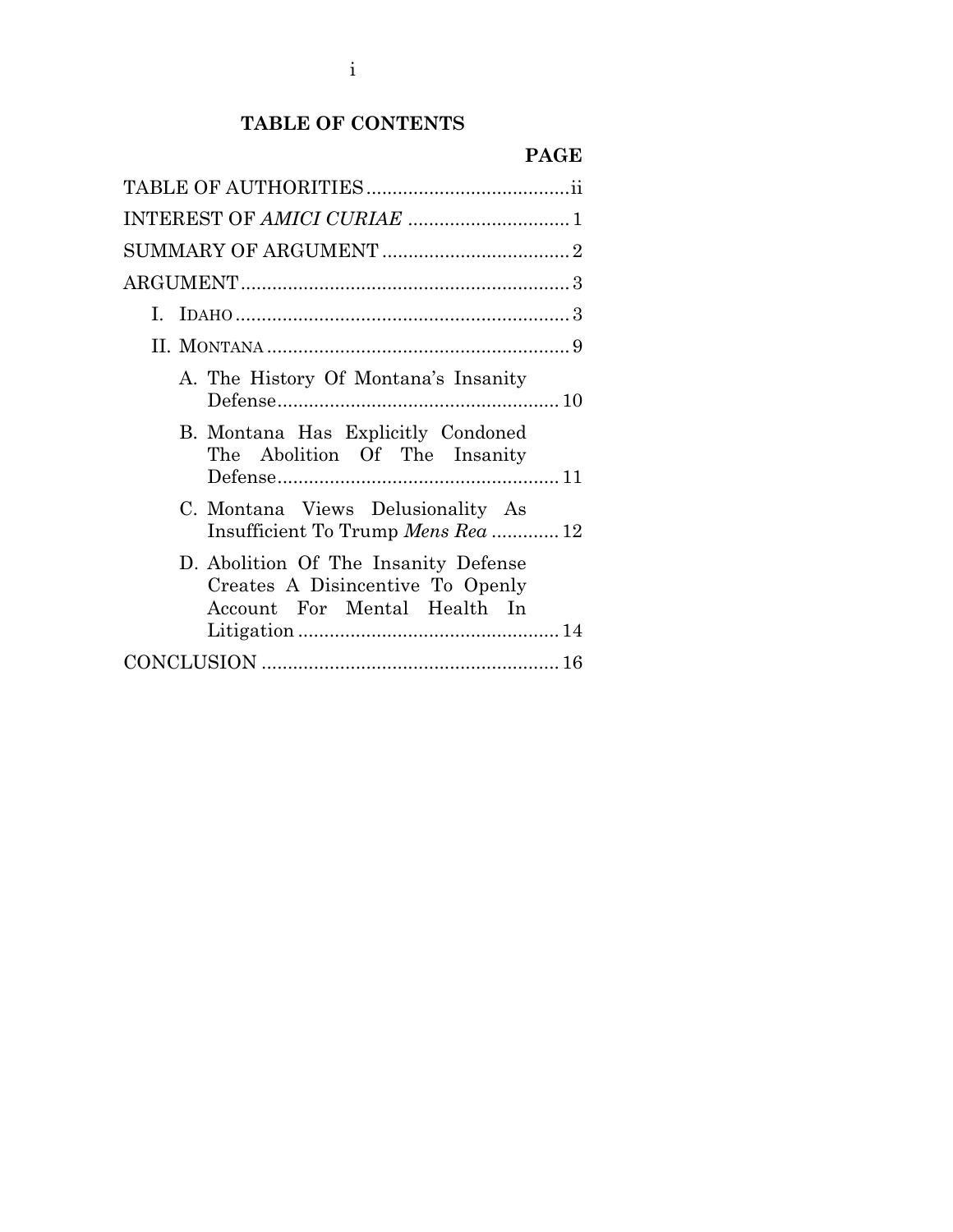# **TABLE OF AUTHORITIES**

**PAGE(S)** 

# **CASES**

| Card v. Arave,                           |  |
|------------------------------------------|--|
| No. 1:93-cv-030, 2005 WL 3359725         |  |
|                                          |  |
| Card v. Arave,                           |  |
| No. 1:93-cv-030, 2006 WL 1806193         |  |
|                                          |  |
| Card v. Idaho,                           |  |
|                                          |  |
| Card v. Idaho,                           |  |
|                                          |  |
| Clark v. Arizona,                        |  |
|                                          |  |
| Hardwick v. Sec'y, Fla. Dep't of Corrs., |  |
|                                          |  |
| Jones v. United States,                  |  |
|                                          |  |
| Kirkpatrick v. Chappell,                 |  |
|                                          |  |
| Leland v. Oregon,                        |  |
|                                          |  |
| Ryan v. Gonzales,                        |  |
|                                          |  |
| State v. Card,                           |  |
|                                          |  |
| State v. Cowan,                          |  |
|                                          |  |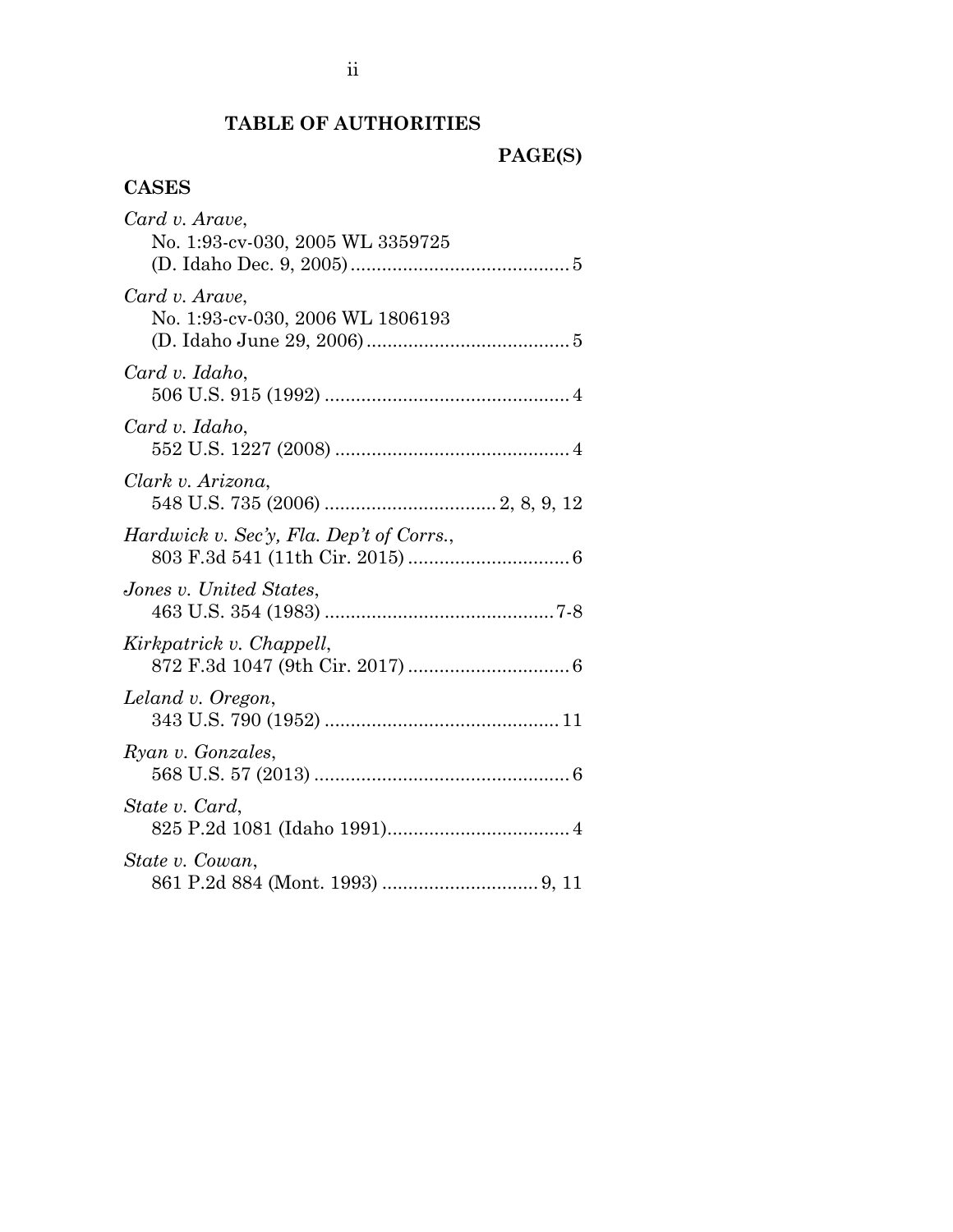| State v. Herrera,                                              |
|----------------------------------------------------------------|
| State v. Herrera,                                              |
| State v. Korell,<br>690 P.2d 992 (Mont. 1984)  9, 11, 12, 13   |
| State v. Meckler,<br>190 P.3d 1104 (Mont. 2008)  9, 12, 13, 14 |
| State v. Norvell,                                              |
| State v. Scarborough,                                          |
| State v. Watson,<br>686 P.2d 879 (Mont. 1984)  10-11           |
| Williams v. Filson,                                            |
| <b>STATUTES</b>                                                |
|                                                                |
|                                                                |
|                                                                |
| Mont. Code Ann. § 46-14-311(2) 11, 15                          |
|                                                                |
|                                                                |
|                                                                |
|                                                                |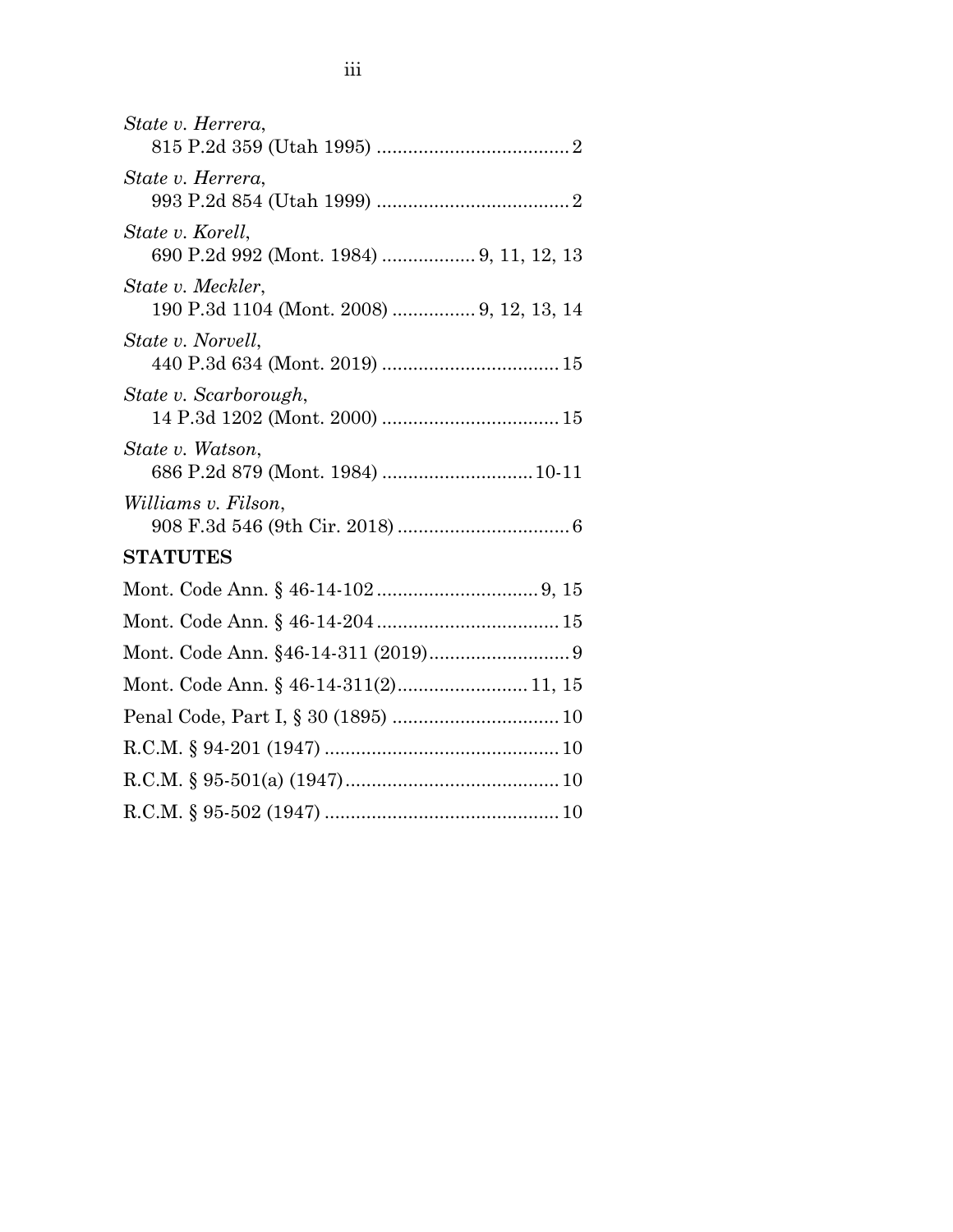# **CONSTITUTIONAL PROVISIONS**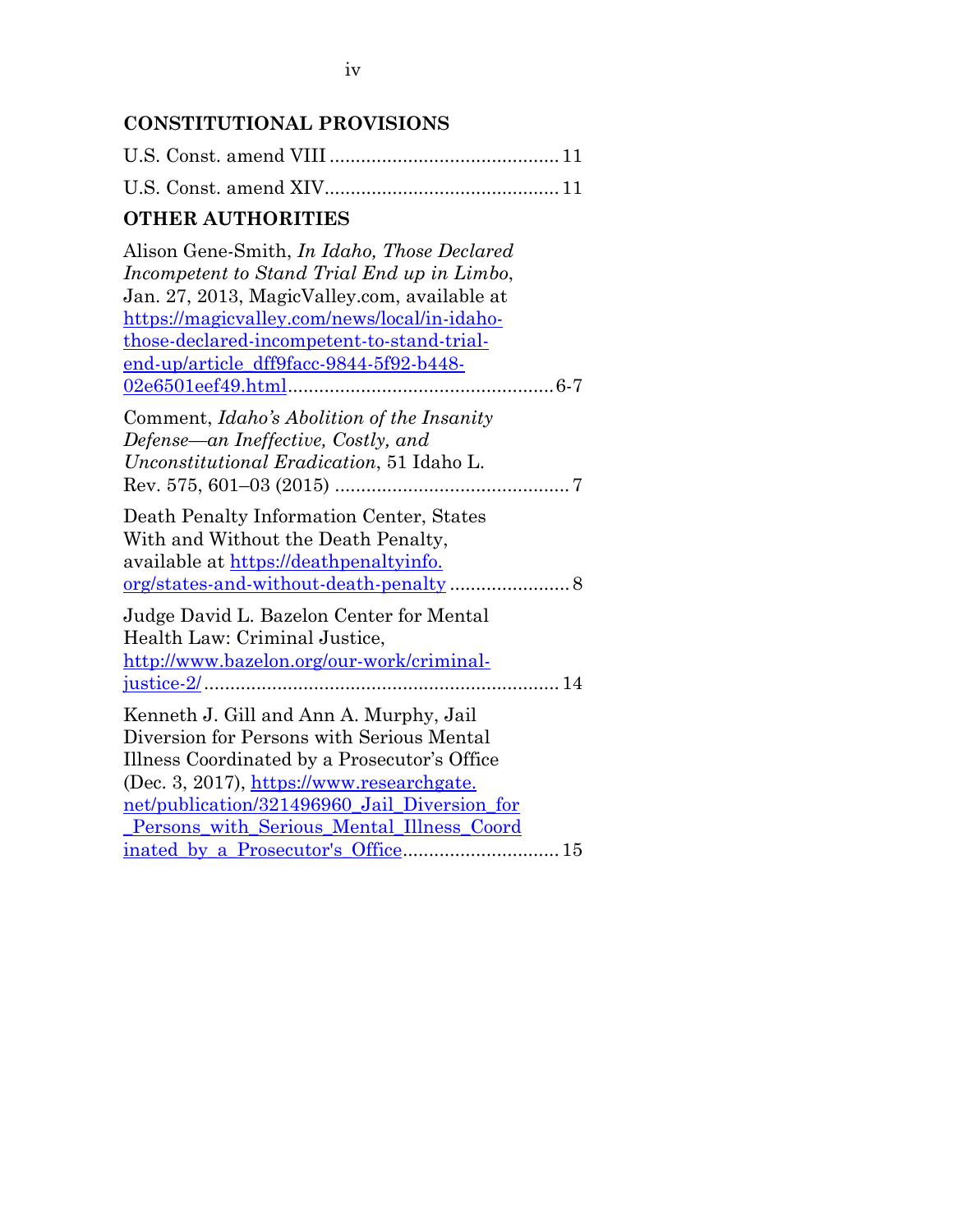| Milton L. Mack, Jr., Conference of State Court                                                                                                                                                                                                                                  |
|---------------------------------------------------------------------------------------------------------------------------------------------------------------------------------------------------------------------------------------------------------------------------------|
| Administrators, <i>Decriminalization of Mental</i>                                                                                                                                                                                                                              |
| Illness: Fixing a Broken System, 20 (2016–17),                                                                                                                                                                                                                                  |
| https://cosca.ncsc.org/~/media/Microsites/Files/                                                                                                                                                                                                                                |
| <u>COSCA/Policy%20Papers/2016-2017-</u>                                                                                                                                                                                                                                         |
| Decriminalization-of-Mental-Illness-Fixing-a-                                                                                                                                                                                                                                   |
|                                                                                                                                                                                                                                                                                 |
| Note, The Ethical Dilemma of Involuntary<br><i>Medication in Death Penalty Cases,</i>                                                                                                                                                                                           |
| Secs. 2, 3, Chap. 1, Criminal Practice Acts,<br>Resolutions and Memorials of the Territory of<br>Montana, Passed by the First Legislative                                                                                                                                       |
| T.B. Conley and D.L. Schantz, University of<br>Montana School of Social Work, Predicting<br>and reducing recidivism: Factors contributing<br>to recidivism in the State of Montana<br>Prerelease Center population & the issue of<br>measurement: A report with recommendations |
|                                                                                                                                                                                                                                                                                 |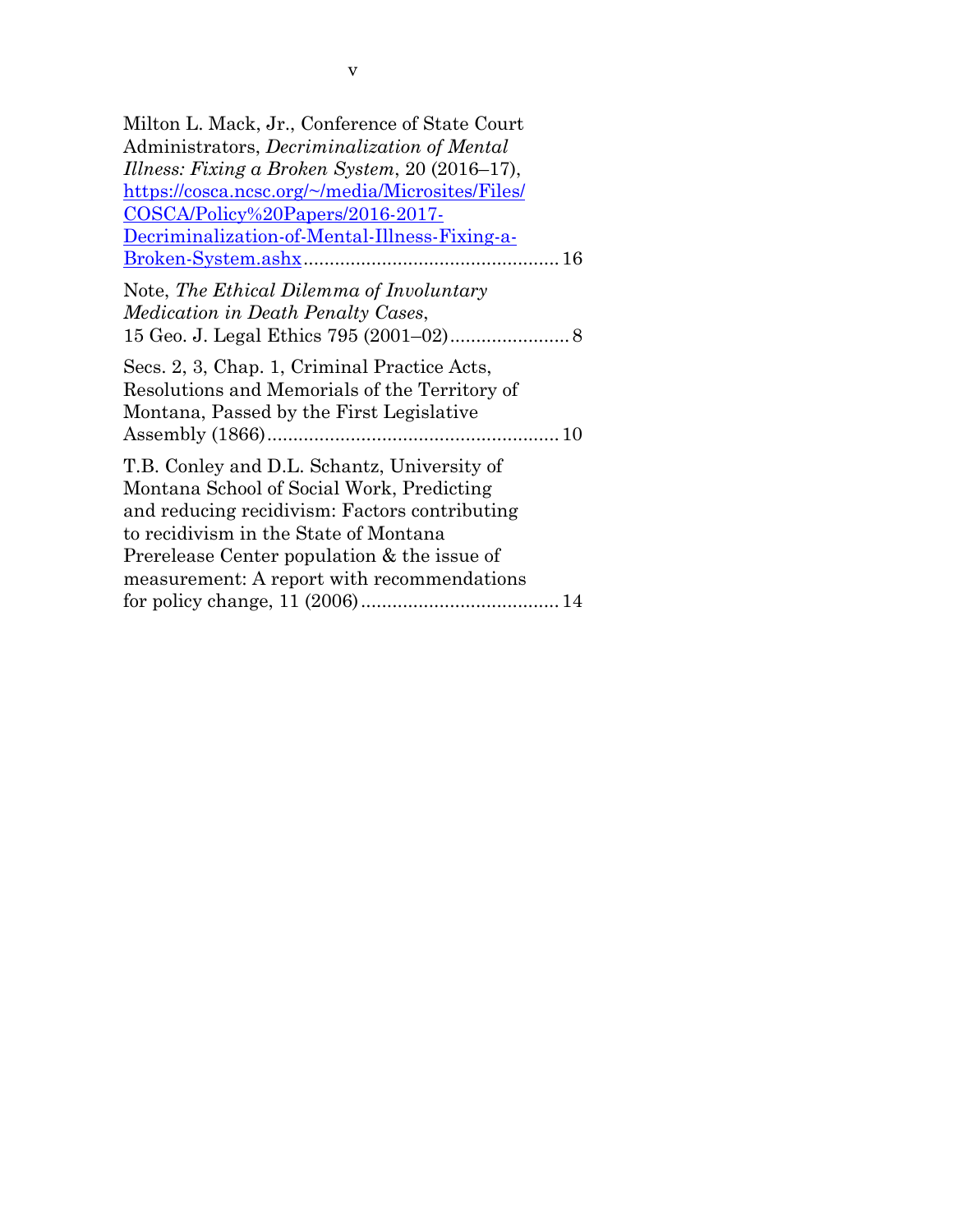#### **INTEREST OF** *AMICI CURIAE***<sup>1</sup>**

Established in 1989, the Idaho Association of Criminal Defense Lawyers ("IACDL") is a non-profit, voluntary organization of attorneys. Currently, IACDL has over 400 lawyer members, all of whom practice criminal defense. IACDL's membership includes both public defenders and private counsel, attorneys who work in both state and federal court, and attorneys who focus on trials, appeals, postconviction, and federal habeas proceedings.

The Montana Association of Criminal Defense Lawyers ("MTACDL") is an affiliate of the National Association of Criminal Defense Lawyers, a nationwide organization of 10,000 dedicated criminal defense attorneys. MTACDL was formed in 1997 to ensure justice and due process for persons accused of crimes; to foster the integrity, independence and expertise of those who represent persons accused of crimes; and to promote the proper and fair administration of justice.

The Utah Association of Criminal Defense Lawyers ("UACDL") is a professional non-profit organization that represents over 400 public defenders and private attorneys throughout the State who actively advocate for those who have been accused of a crime. UACDL works to ensure fairness

l

<sup>&</sup>lt;sup>1</sup> No counsel for a party authored this brief in whole or in part; no such counsel or party made a monetary contribution intended to fund the preparation or submission of the brief; and no person other than *amici*, their members, and their counsel made such a contribution. The parties' letters consenting to the filing of this brief have been filed with the Clerk.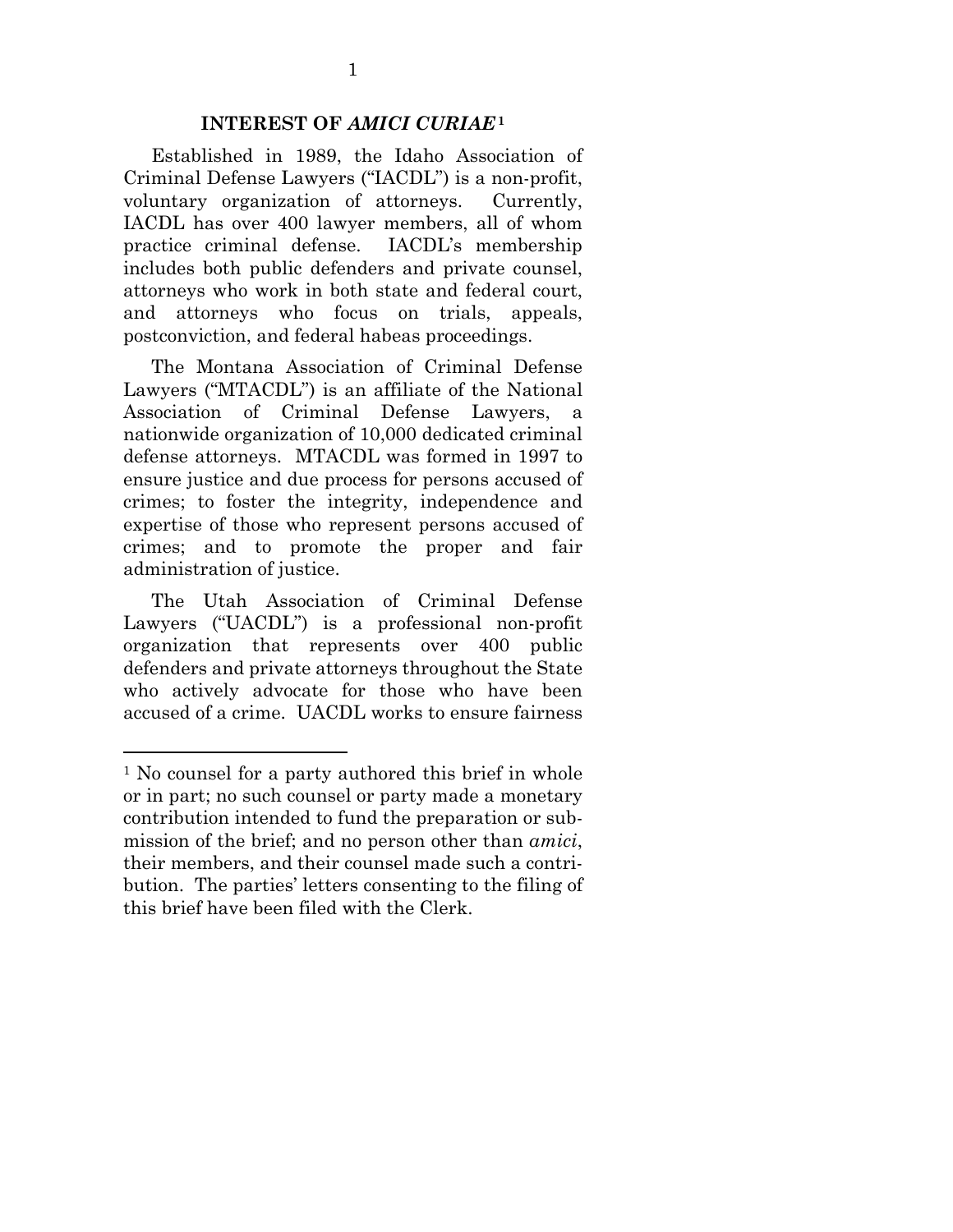in our criminal justice system by providing training and resources to attorneys as well as representation in policymaking and lawmaking.

The Salt Lake Legal Defenders Association ("SLLDA") was established in December 1964 as a non-profit law firm responsible for providing legal representation to eligible persons charged as adults with criminal offenses in Salt Lake City and Salt Lake County, Utah. Court-appointed lawyers from SLLDA represent a large number of clients who suffer from severe mental illnesses, many of whom would qualify for an insanity defense if one were available in the state. Lawyers from SLLDA represented Tomas Herrera in litigation challenging the constitutionality of Utah's legislative elimination of the insanity defense. *See State v. Herrera*, 993 P.2d 854 (Utah 1999); *State v. Herrera*, 815 P.2d 359 (Utah 1995).

IACDL, MTACDL, UACDL and SLLDA have substantial expertise in the practical circumstances on the ground in Idaho, Montana, and Utah regarding how defense attorneys, their clients, and courts operate. They consequently have insight into how the abolition of the insanity defense has affected the functioning of the criminal justice system in three of the few states in the country that have taken that approach.

#### **SUMMARY OF ARGUMENT**

Only four states have no insanity defense on their books. *See Clark v. Arizona*, 548 U.S. 735, 752 n.20 (2006). In the merits briefing, the Court will hear how such a regime works in one of the states, namely, Kansas. This amicus brief provides a report from the other three states: Idaho, Montana, and Utah. In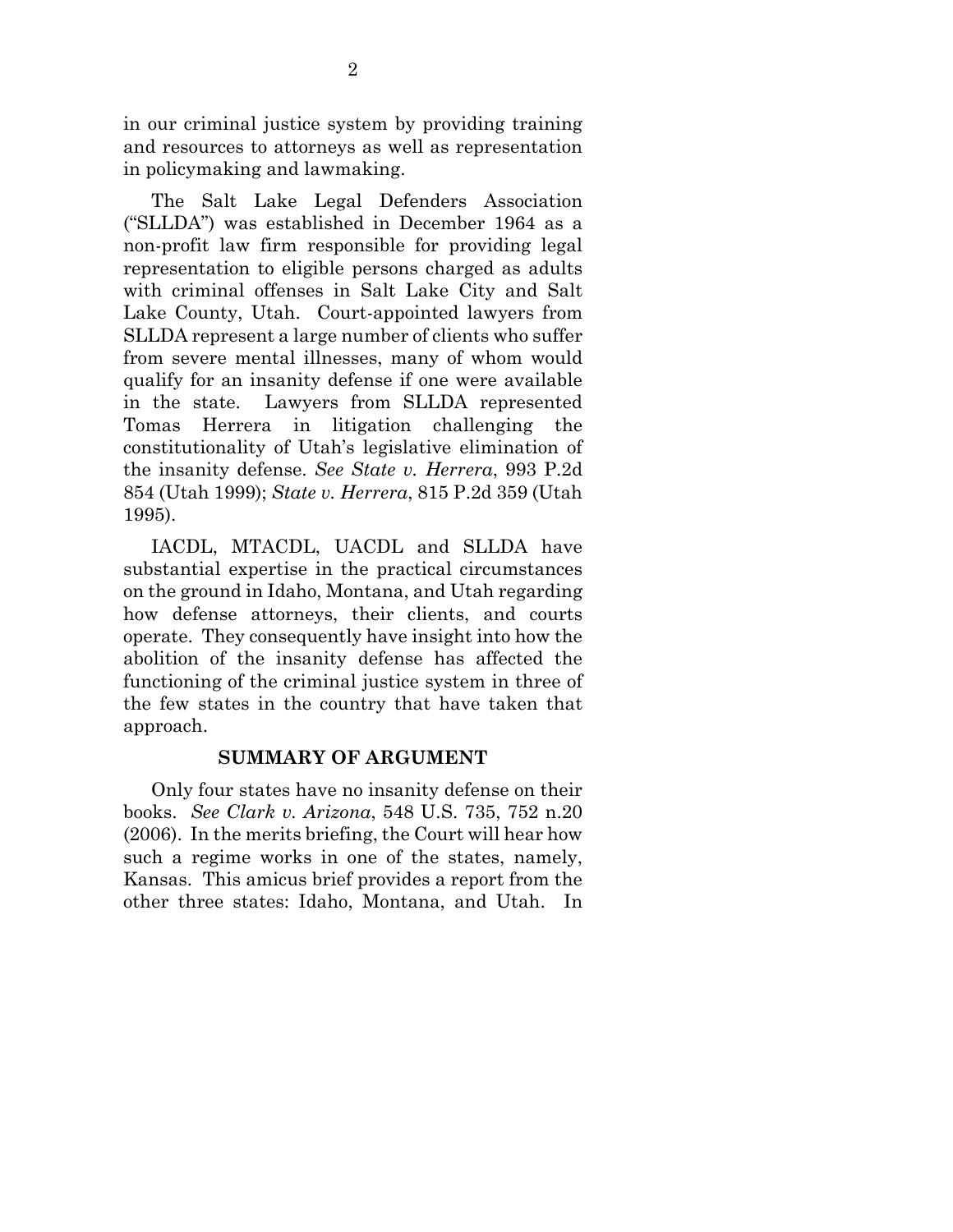overview, the consequences of the abolition in those jurisdictions have been overwhelmingly negative.

As illustrated below, in both Idaho and Montana, the overall effect of the change has been to cause large and unnecessary expenditures of taxpayer money, less effective mental-health treatment for people in dire need of it, and tremendous administrative burdens and complications. Thus, a holding that it is unconstitutional to eliminate the insanity defense in the instant case will not do any harm to the few states that have done so. Quite to the contrary, such a ruling would impel these states to adopt more sensible, efficient approaches for dealing with insane defendants.

This brief will first discuss the impact the removal of the insanity defense has had in Idaho by examining one representative capital case. Then, the brief will address how the same removal has influenced the criminal justice system in Montana, with a focus on its impact in lower-level criminal matters.

Together, the two sections will show that in cases both major and minor, the abrogation of the insanity defense has been bad for taxpayers, bad for the criminal justice system, and bad for the mentally ill. Declaring such an abrogation unconstitutional would only benefit the people of the few outlier states that have abandoned the insanity defense.

#### **ARGUMENT**

## **I. IDAHO**

David Leslie Card's case powerfully captures how the elimination of the insanity defense leads to lengthy, expensive, and unnecessary litigation.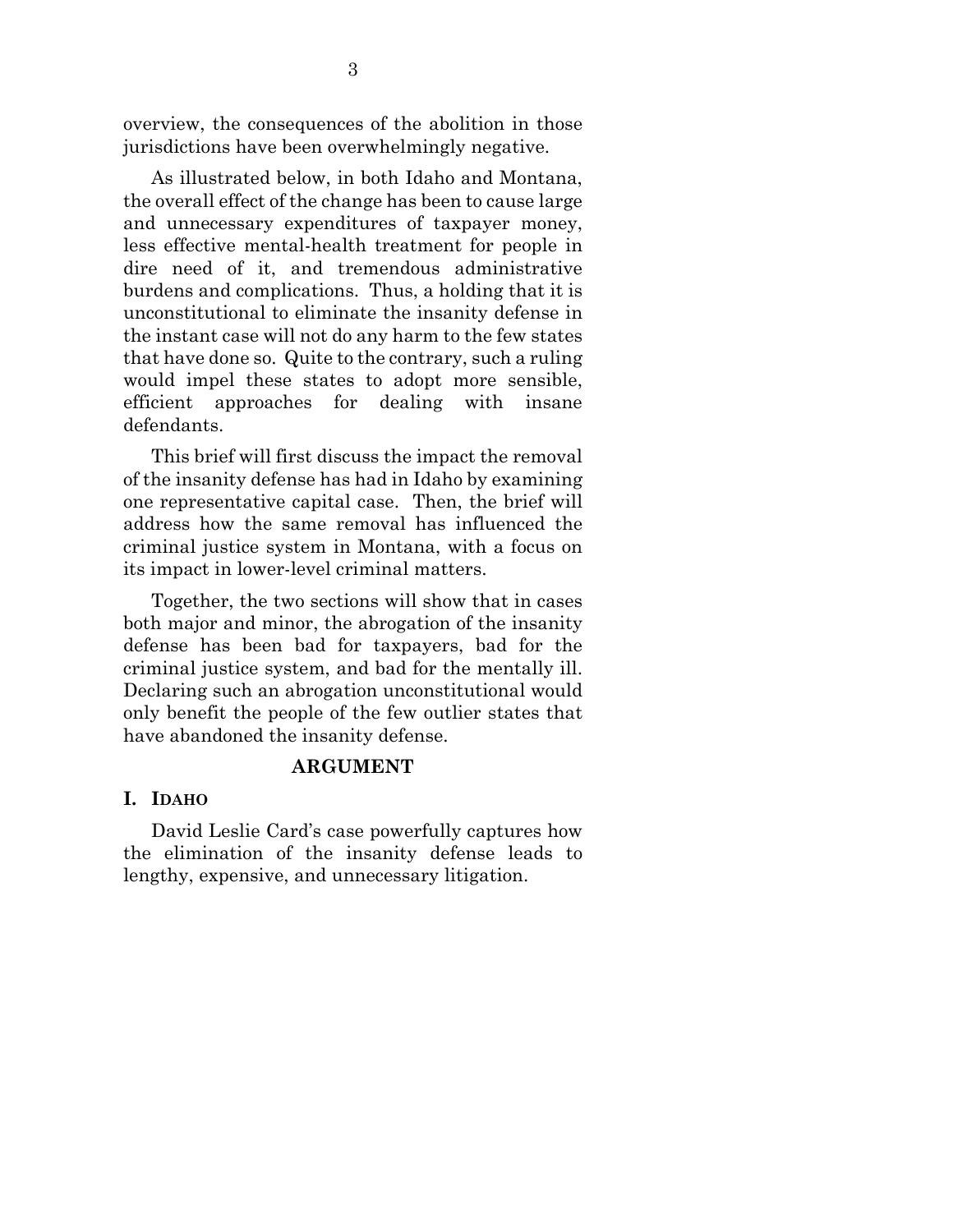The murders for which Mr. Card was convicted took place almost exactly thirty-one years ago, in 1988. *See State v. Card*, 825 P.2d 1081, 1083 (Idaho 1991). Mr. Card was initially deemed incompetent to stand trial because he was "found to be suffering from a type of paranoid schizophrenia," but his prosecution was allowed to move forward after he received medication. *Id.* at 1083–84. At trial, Mr. Card argued "that he did not have the mental capacity to form the specific intent necessary to commit first degree murder." *Id.* at 1084. "Notwithstanding this testimony, the jury found Card guilty of two counts of first-degree murder" and he was sentenced to death. *Id.* On appeal, Mr. Card challenged Idaho's repeal of the insanity defense, but lost. *See id.* at 1084–86. For the next eighteen years, Mr. Card's case was in nearly continuous litigation in state and federal court.

That litigation consumed an enormous amount of taxpayer-funded resources. For example, thirteen different judges were involved in the case, in the sense that they wrote one or more substantive orders. And that number does not even include the numerous appellate judges who participated in the case but did not author an opinion of their own, such as the Justices on this Court who took part in Mr. Card's two certiorari proceedings, one of which led to a remand for further proceedings. *See Card v. Idaho*, 552 U.S. 1227 (2008); *Card v. Idaho*, 506 U.S. 915 (1992).

The many judges who worked on the case collectively reviewed thousands of pages of briefing put together by the fourteen different attorneys who handled the matter for either the State or Mr. Card at one time or another. Aside from the thousands of hours these lawyers invested in the case, they also incurred substantial additional expenses. For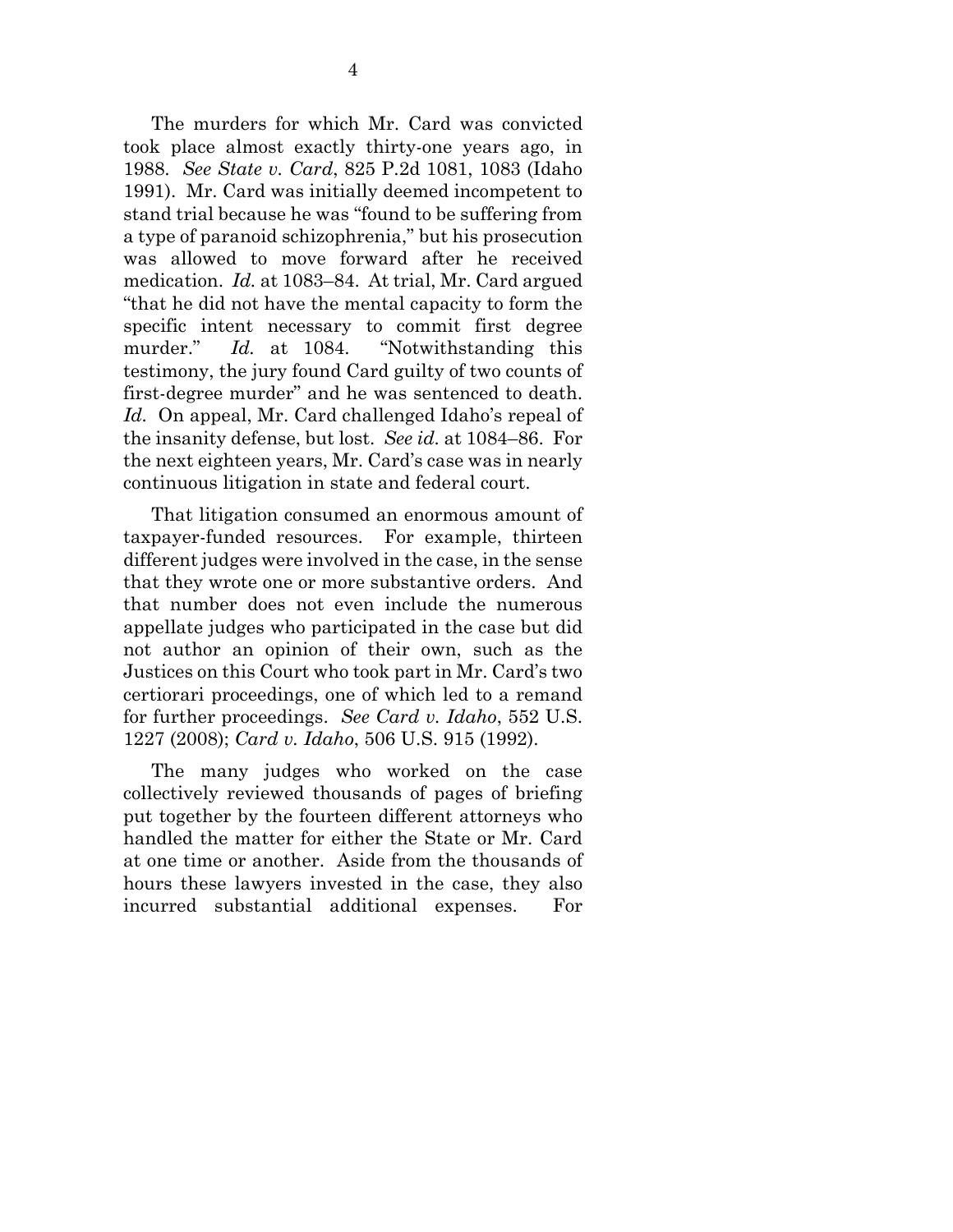instance, the publicly available portion of Mr. Card's federal habeas docket reflects that the parties hired at least six separate experts, who they employed intermittently over a period of roughly nine years. *See Card v. Ramirez*, D. Idaho, No. 1:93-cv-030 (hereinafter "Card Dist. Ct."), Dkts. 94, 100, 166, 203, 283, 284, 285, 296, 303, 304, 321-1.

 Setting aside Mr. Card's multiple state postconviction actions, his federal habeas case alone was almost constantly active for a period of roughly thirteen years. *See id.*, Dkts. 1, 324. By the time the case was closed, the docket comprised 364 entries, many of which consisted of lengthy and complex pleadings. In 2005 and 2006, the district court issued orders allowing some discovery and granting an evidentiary hearing. *See Card v. Arave*, No. 1:93-cv-030, 2005 WL 3359725 (D. Idaho Dec. 9, 2005); *Card v. Arave*, No. 1:93-cv-030, 2006 WL 1806193 (D. Idaho June 29, 2006). These orders occasioned yet more litigation, of an increasingly demanding variety. Among other things, there was extensive discovery, including multiple depositions, *see* Card Dist. Ct., Dkts. 267–69, 273, 278, expert examinations of Mr. Card, *see id.*, Dkts. 290, 300, 305, 306, issues regarding the scope of document production, *see id.*, Dkts. 258, 260, 261, 163, and interrogatories, *see id.*, Dkts. 295, 310.

After years of protracted litigation, and on the eve of the scheduled evidentiary hearing, Mr. Card's habeas case was stayed due to his incompetence to proceed. *See id.*, Dkt. 324. It is apparent from the habeas docket that Mr. Card's attorneys continued their expansive investigation all the way up until the moment the hearing was canceled. *See id.*, Dkt. 321- 1 at 5–6. And it is important to note that the stay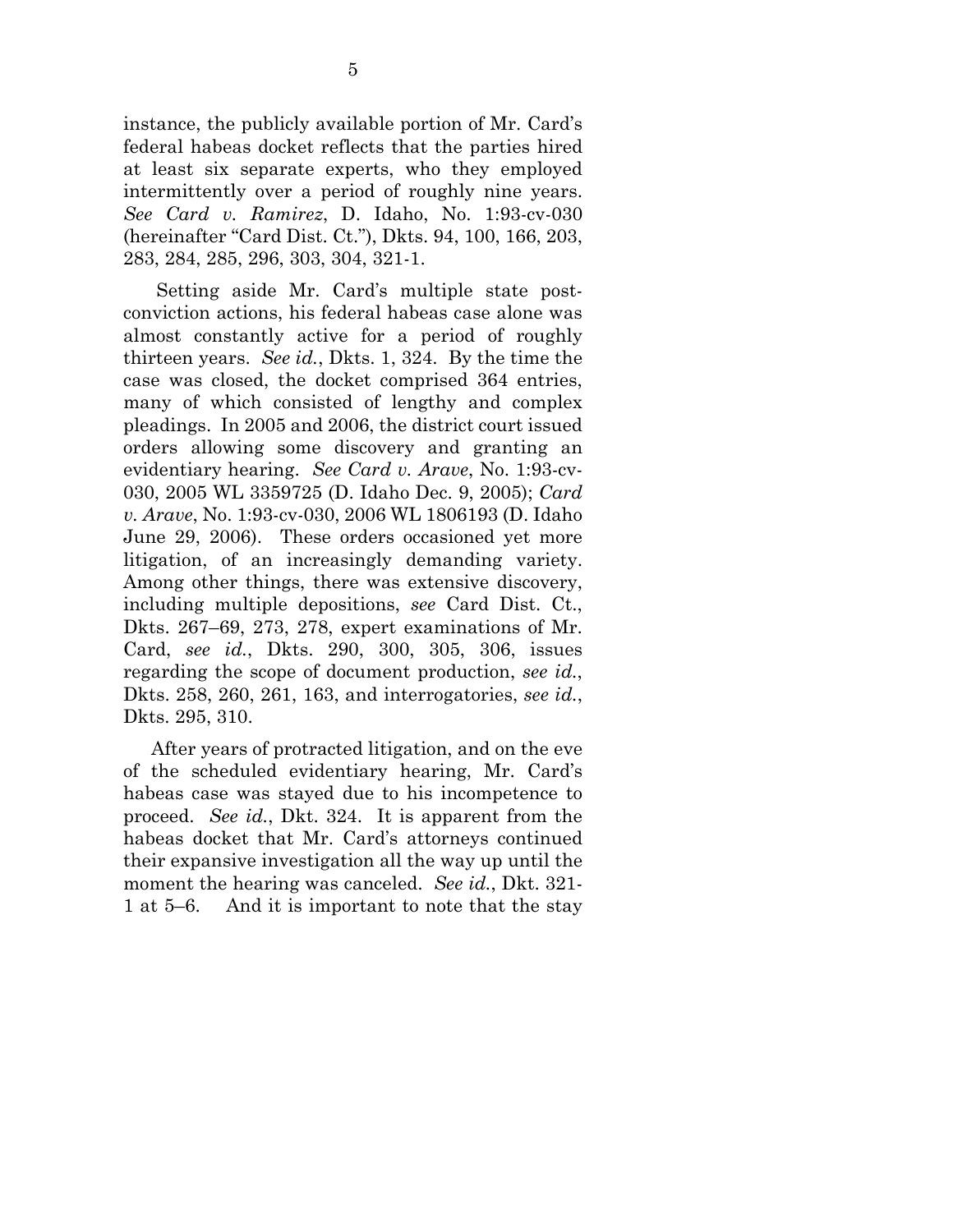was only a matter of happenstance. Under the more recent precedent of this Court, a federal habeas case might well continue despite the incompetence of the petitioner. *See Ryan v. Gonzales*, 568 U.S. 57, 77 (2013) ("Where there is no reasonable hope of competence, a stay is inappropriate and merely frustrates the State's attempts to defend its presumptively valid judgment."). Thus, it is easy to imagine a world in which Mr. Card's case proceeded through an even longer period of steady litigation. *See, e.g.*, *Williams v. Filson*, 908 F.3d 546, 553 (9th Cir. 2018) (remanding for an evidentiary hearing on a sentencing issue where the petitioner was a Nevada death-row inmate whose crime was committed thirtysix years earlier); *Kirkpatrick v. Chappell*, 872 F.3d 1047, 1050 (9th Cir. 2017) (remanding for further proceedings in a capital case where the petitioner's crime was committed thirty-four years earlier); *Hardwick v. Sec'y, Fla. Dep't of Corrs.*, 803 F.3d 541, 545–46 (11th Cir. 2015) (granting sentencing relief to a Florida death-row inmate whose crime was committed thirty-one years earlier).

Despite the stay for incompetence, the litigation burden keeps growing in Mr. Card's own case. Although he has been given a new sentence of life without the possibility of parole, Card Dist. Ct., Dkt. 364-1, Mr. Card is now challenging that punishment in a direct appeal, *see id.*, Dkt. 364 at 2. Consequently, a set of attorneys and judges will have to devote yet more time and energy to the case. And in federal habeas, Mr. Card's guilt-phase claims are only stayed, not adjudicated, and they will be reopened if he regains competency. *See id.*, Dkt. 362. In other words, after thirty-one years of litigation, there is still no resolution. *Cf.* Alison Gene-Smith, *In*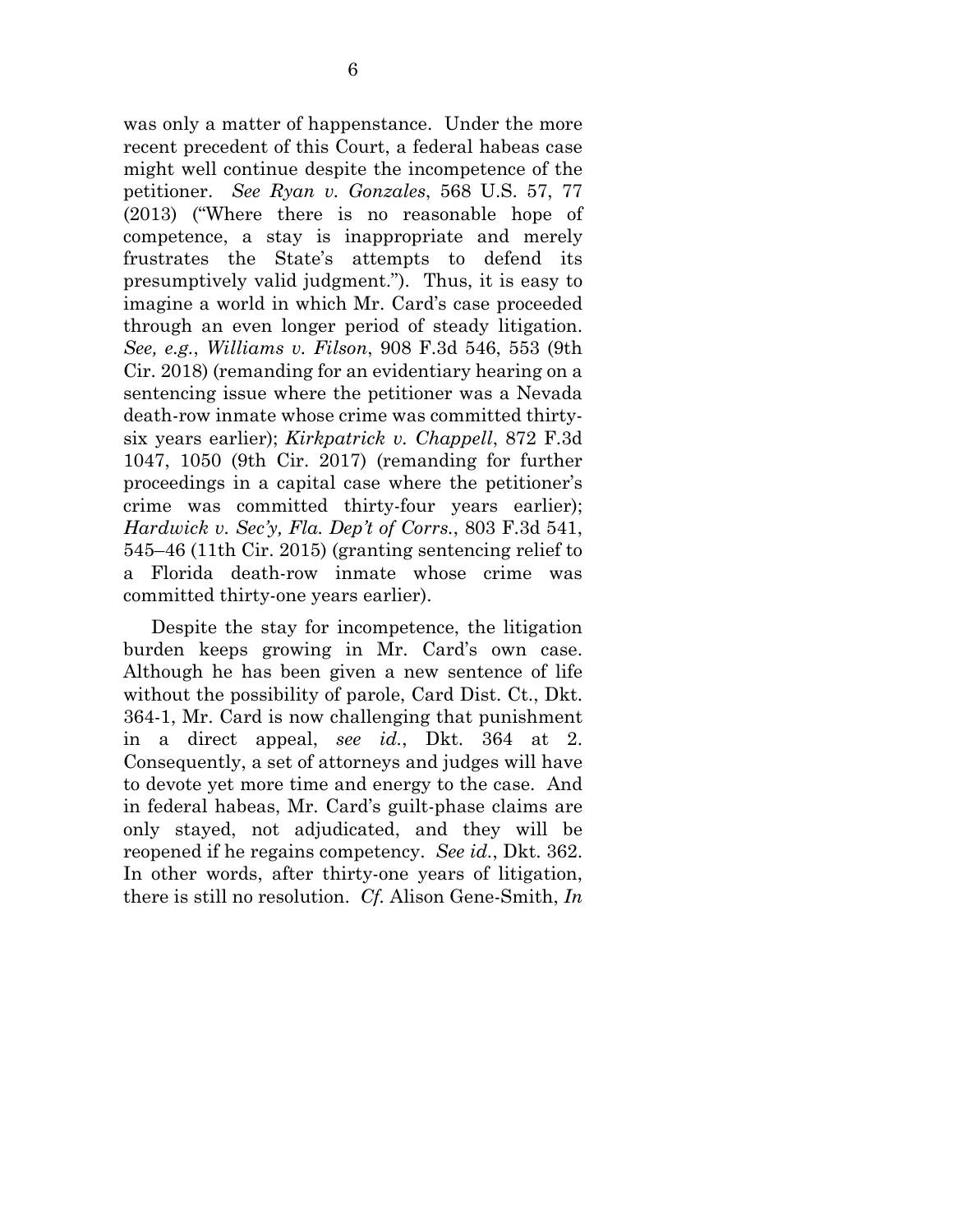*Idaho, Those Declared Incompetent to Stand Trial End up in Limbo*, Jan. 27, 2013, MagicValley.com, available at <u>https://magicvalley.com/news/local/in-</u> idaho-those-declared-incompetent-to-stand-trial-endup/article\_dff9facc-9844-5f92-b448-

02e6501eef49.html (examining the uncertainty created by the absence of an insanity defense in Idaho and paraphrasing a judicial as considering it problematic because of "the difference of being judged to be not guilty, and a case being left open-ended").

To summarize, the Card case illustrates the massive amount of time, effort, and money that can be spent when an individual with severe mental illness is barred from pleading insanity as a defense to his crime. Significantly, that considerable quantity of time, effort, and money comes directly from taxpayer-funded pools. All of the judges, attorneys, and experts on Mr. Card's case have been paid out of the public fisc. And the judges and attorneys were as a result distracted from the many other pressing tasks on their plates. *See* Comment, *Idaho's Abolition of the Insanity Defense—an Ineffective, Costly, and Unconstitutional Eradication*, 51 Idaho L. Rev. 575, 601–03 (2015) (discussing how the insanity defense would spare Idaho taxpayers millions of dollars spent in litigating capital cases involving defendants suffering from severe mental illness).

If Idaho had permitted Mr. Card to enter a plea of insanity, this tremendously wasteful exercise could have been avoided. In that event, he likely would have been adjudged not guilty by reason of insanity and civilly committed. Then, mental-health experts would have been able to provide him the treatment he needed and to ensure that he remained confined until he posed no threat to the public. *See Jones v. United*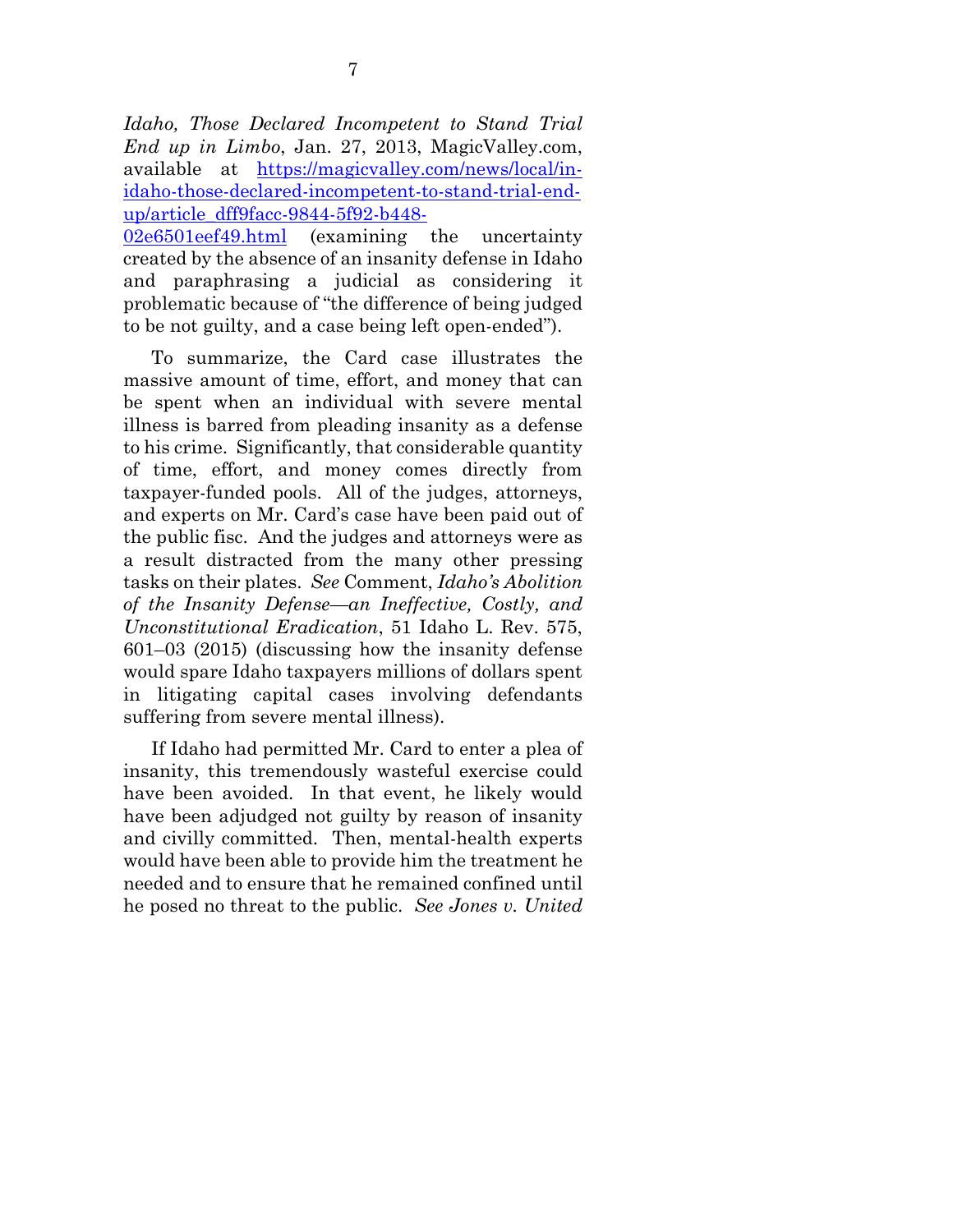*States*, 463 U.S. 354, 370 (1983) (permitting the government to "confine" a defendant who is not guilty by reason of insanity "to a mental institution until such time as he has regained his sanity or is no longer a danger to himself or society," as the vast majority of states do).

It is also worth observing that Mr. Card's habeas docket indicates that he did not take medication to treat his mental illness for many years. *See* Card Dist. Ct. Dkt. 359 at 6. The prospect of medicating an individual who is actively challenging the charges against him, at either trial or in collateral proceedings, raises a host of ethical concerns. While drugs might alleviate the sickness, and are consequently in the accused's best interest in that regard, they also could restore his competence and therefore subject him to a criminal sentence and a more punitive environment. That places everyone involved in a difficult position, from the defendant himself to his attorneys to counsel for the State to correctional personnel. And the difficulty is greatly increased in capital cases, where successful treatment may allow an execution to go forward. *See generally*  Note, *The Ethical Dilemma of Involuntary Medication in Death Penalty Cases*, 15 Geo. J. Legal Ethics 795  $(2001-02).$ <sup>2</sup> By contrast, when a defendant is found not guilty by reason of insanity and civilly committed,

l

<sup>2</sup> The four states that have abolished the insanity defense, *see Clark*, 548 U.S. at 752 n.20, all have the death penalty and none of them have declared moratoria against executions, *see* Death Penalty Information Center, States With and Without the Death Penalty, available at https://deathpenaltyinfo.org/states-and-without-death-penalty.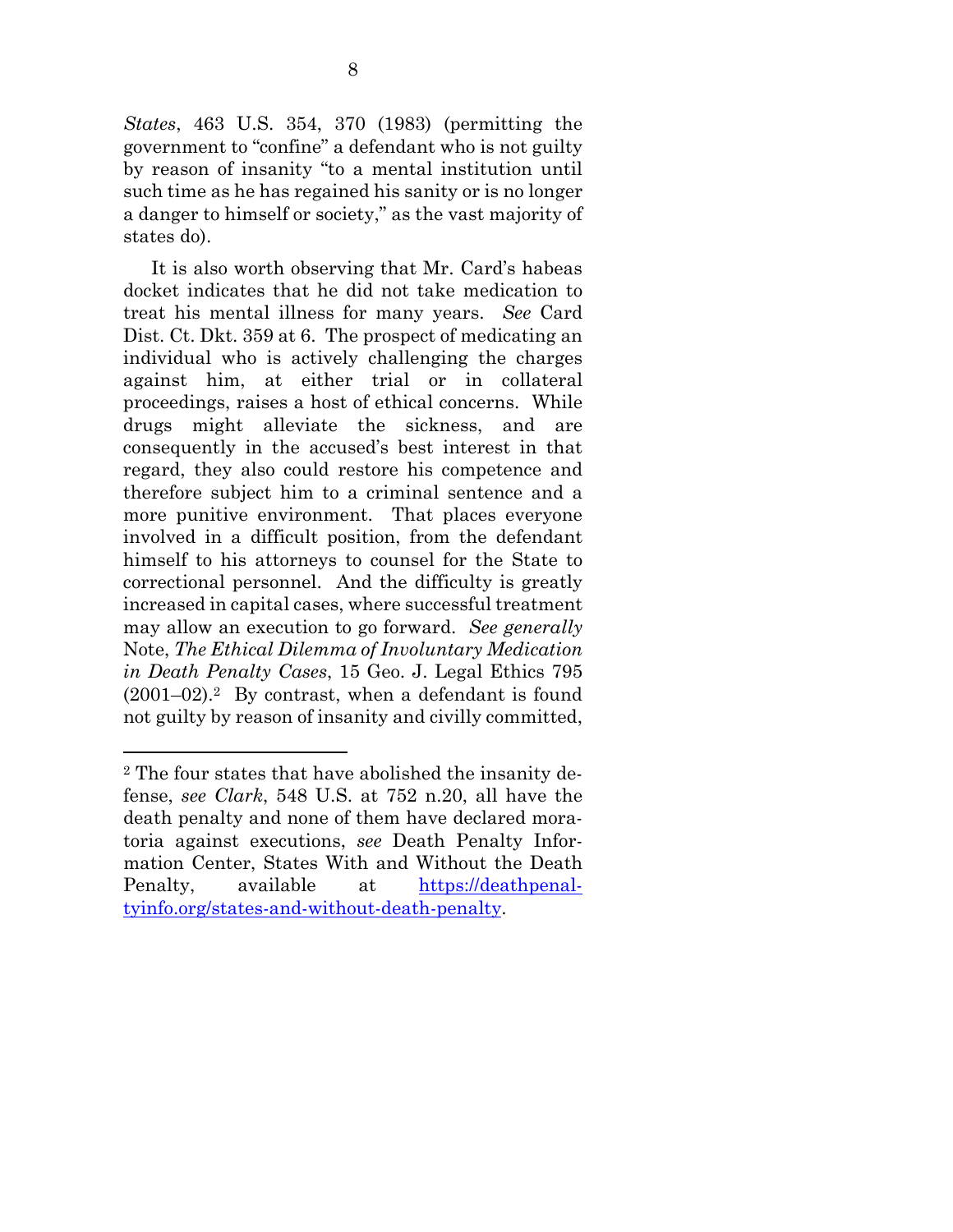he can receive the treatment he needs without anyone having to confront any such vexing moral questions.

Instead of recognizing the necessity of that tool and taking the manageable and commonsense approach adopted by nearly every one of its sister states, Idaho decided to repeal its insanity defense and the tab of thirty-one straight years of litigation in Mr. Card's case stays open, along with the uncertainty surrounding a criminal case that has to this day never been disposed of.

#### **II. MONTANA**

The Montana legislature has made a "conscious decision to hold individuals who act with a proven criminal state of mind accountable for their acts, regardless of motivation or mental condition." *State v. Cowan*, 861 P.2d 884, 889 (Mont. 1993) (quoting *State v. Korell*, 690 P.2d 992, 1002 (Mont. 1984)). As a result, insanity is not a defense. Mont. Code Ann. §§ 46-14-102 & 46-14-311 (2019); *Clark*, 548 U.S. at 751 & n.20. Montana punishes the mentally ill as criminals so long as their conduct satisfies the bare elements of a criminal offense. Convictions stand even if the operative *mens rea* is the product of delusional beliefs. *See, e.g.*, *State v. Meckler*, 190 P.3d 1104, 1107 (Mont. 2008).

Because insanity is not a defense, criminal cases often involve persons whose misconduct evidences illness rather than criminality. The monetary cost of this reality for society is incredible, but it pales in comparison to the emotional costs borne by the mentally ill who are warehoused rather than treated. In the end, abolition of the insanity defense acts as a disincentive to openly address serious mental illness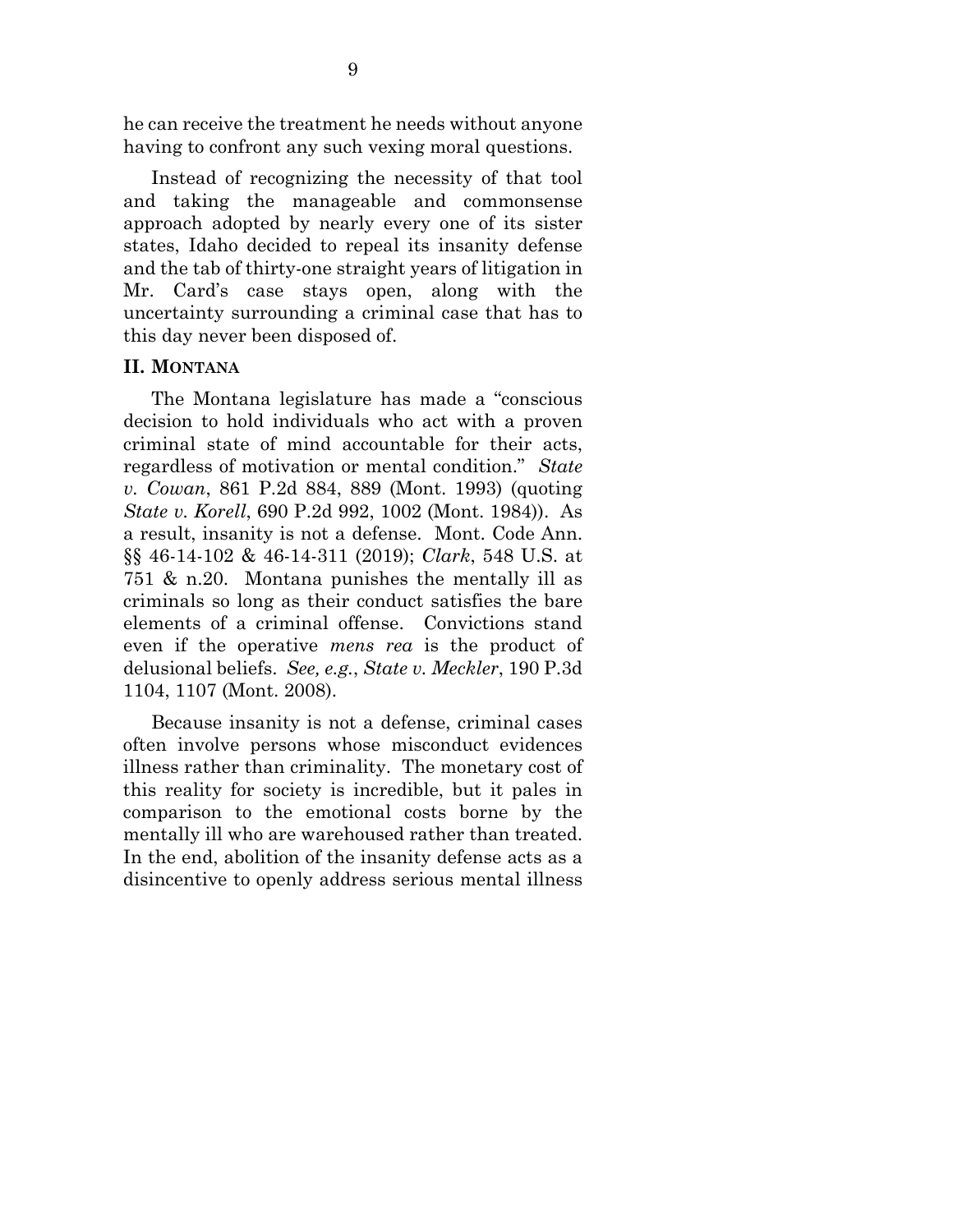that frequently manifests itself in Montana's criminal justice system.

# **A. The History Of Montana's Insanity Defense**.

Throughout much of its history, Montana recognized that persons suffering from serious mental illness or insanity were not criminally responsible for their conduct. "Insane persons" were considered incapable of committing crimes from the earliest territorial days until 1967, when a specific insanity standard was adopted. *See* Secs. 2, 3, Chap. 1, Criminal Practice Acts, Resolutions and Memorials of the Territory of Montana, Passed by the First Legislative Assembly (1866); Penal Code, Part I, § 30 (1895); Sec. 94-201 (R.C.M. 1947). Comments to the 1895 code explained that the word "insanity" "in modern times, has been used to designate all mental impairments and deficiencies[.]" The new standard, enacted as  $\S$  95-501(a), R.C.M. (1947), provided that "[a] person is not responsible for criminal conduct if at the time of such conduct as a result of mental disease or defect he is unable either to appreciate the criminality of his conduct or to conform his conduct to the requirements of law." Another new statute provided that evidence of mental disease or defect was admissible to prove that the defendant did nor did not have a state of mind required by the offense. Sec. 95- 502, R.C.M. 1947.

The Montana legislature abolished the insanity defense in 1979. As a result, two concepts embraced by the repealed insanity defense—the inability to appreciate the criminality of one's conduct or to conform conduct to the requirements of law—were relegated to sentencing considerations. *State v.*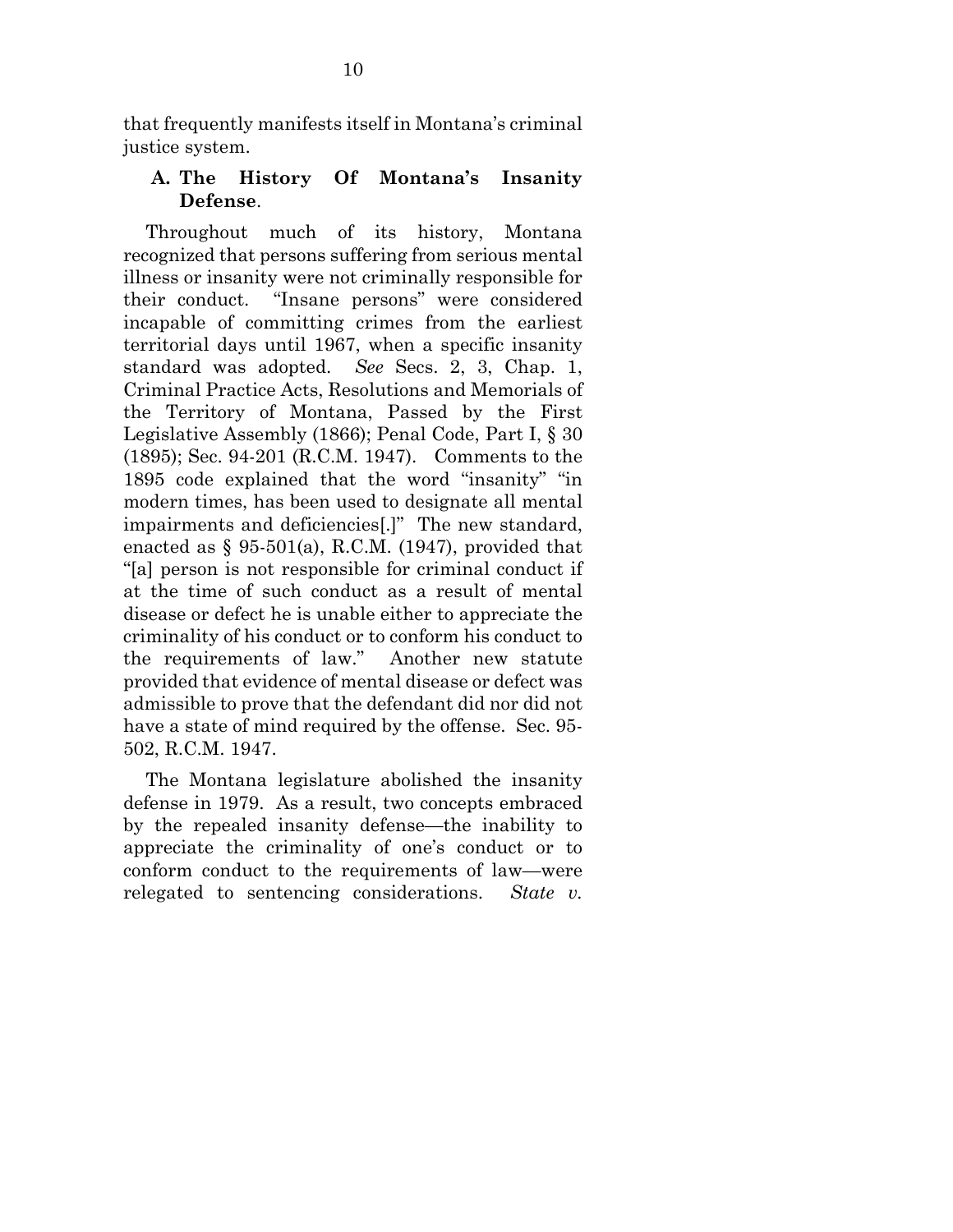*Watson*, 686 P.2d 879, 883 (Mont. 1984). In *Korell*, the Montana Supreme Court concluded that neither the Due Process Clause nor the Eighth Amendment was violated by the 1979 statutory amendments. 690 P.2d at 1000 & 1002. For the past forty years the mentally ill have been criminally punished in Montana even when they lack any recognized moral culpability.

## **B. Montana Has Explicitly Condoned The Abolition Of The Insanity Defense.**

The Montana Supreme Court reads *Leland v. Oregon*, 343 U.S. 790 (1952), to permit the complete abolition of the insanity defense under the Due Process Clause and the Eighth Amendment. *See, e.g.*, *Cowan*, 861 P.2d at 888–89. *Cowan* was not unanimous. *Id.* at 889 (Trieweiler, J. dissenting) ("While that Court did hold in that case that the defendant was not constitutionally entitled to a specific form of the insanity defense, it is implicit from that decision that some form of insanity defense is required by the due process clause.").

To justify the decision to abolish the defense, Montana relies on the claim that abolition furthers "goals of protection of society and education." *Id.* at 889 (quoting *Korell*, 690 P.2d at 1002). No known Montana case offers a thorough comparative analysis of the increased protections offered by conviction as opposed to the protections offered by civil commitment. It would be difficult to imagine a realistic difference, given that mentally ill convicts are ultimately housed in the same facilities used to treat mentally ill persons subject to civil commitment. See §§ 46-14-312(2), MCA.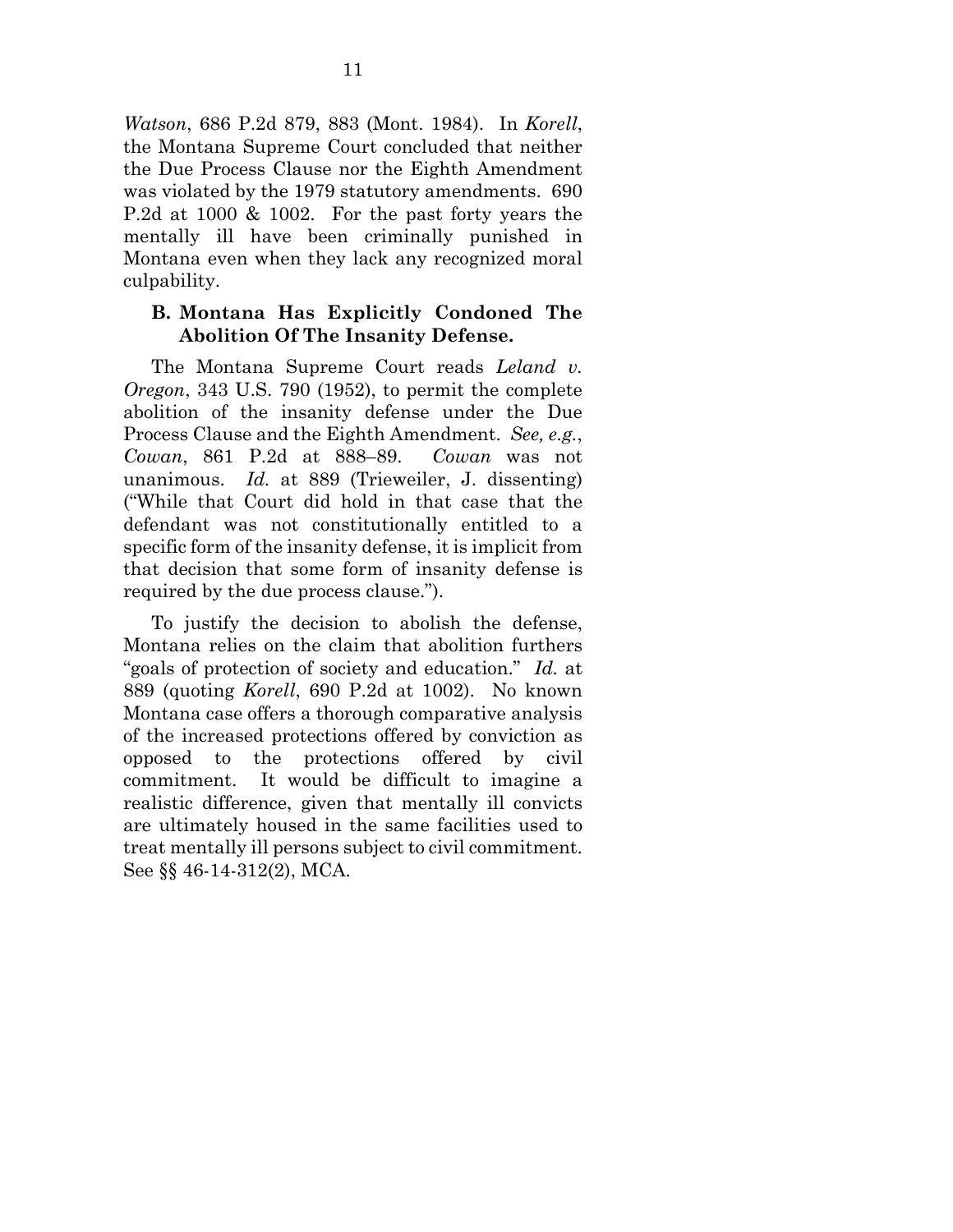## **C. Montana Views Delusionality As Insufficient To Trump** *Mens Rea***.**

Montana has also watered down the standard for cognitive incapacity as it bears on *mens rea*. Montana allows conviction even for persons whose actions are the product of delusion. *See, e.g.*, *Meckler*, 190 P.3d at 1108. Montana's approach cannot be squared with *Clark*, which recognized that "evidence accepted as showing insanity trump[s] *mens rea*[.]" 548 U.S. at 768 n.38.

*Clark* explained that "[i]n practical terms, if a defendant did not know what he was doing when he acted, he could not have known that he was performing the wrongful act charged as a crime." *Id.* at 753–54. This standard for cognitive incapacity exculpates a person who "thought delusively he was doing something just as wrongful as the act charged against him" because that person could not "have understood that he was committing the act charged and that it was wrongful." *Id.* at 754 n.23. The Arizona statute at issue in *Clark* was upheld largely because it preserved the defendant's ability to argue a defense based on delusionality even if the technical *mens rea* of the offense had been met. *Id.* at 754–56. Even though Arizona had limited admissibility of mental illness on the issue of *mens rea*, it had adequately accounted for cognitive incapacity by preserving a true defense.

By comparison, Montana does not adhere to the view that delusionality trumps *mens rea*. Conviction is appropriate even if delusions result in a cognitive incapacity to appreciate the nature of the actions at issue. In explaining this rule, *Korell* reasoned that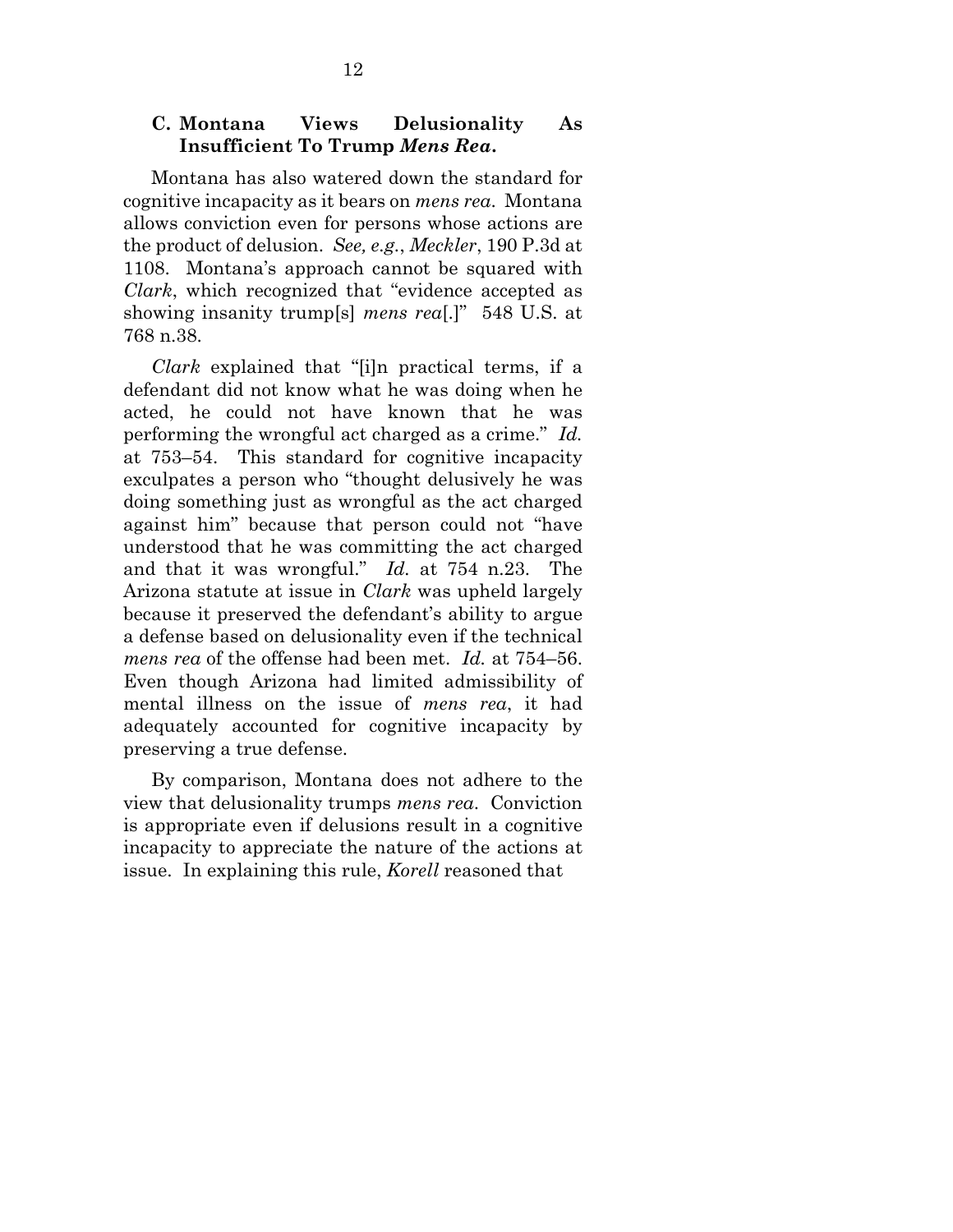planning, deliberation and a studied intent are often found in cases where the defendant lacks the capacity to understand the wrongfulness of his acts.... Illustrations include the assassin acting under instructions of God, the mother drowning her demonicallypossessed child, and the man charging up Montana Avenue on a shooting spree believing he is Teddy Roosevelt on San Juan Hill.

690 P.2d at 1000 (internal citation omitted). Although *Korell* rhetorically pondered whether such delusions make the State's burden of proof on *mens rea* more difficult, it nonetheless accepted that a conviction could stand even if such delusions were taken as true. *Id.* The Montana Supreme Court has doubled down on this view. In *Meckler*, the court again dismissed the notion that delusions will trump *mens rea*:

Furthermore, all of Meckler's various explanations as to why he struck Penrod involved a conscious intent to cause another person serious bodily injury, regardless of whether the victim Meckler saw before him was Penrod or someone else. Indeed, whether Meckler struck Penrod because he thought she hit him first, or because he thought she was a 6'10" apparition of his ex-wife, or because he heard voices compelling him to do so, the definitions of "purposely" and "knowingly" simply require that Meckler intended to strike at the victim in front of him and/or should have expected serious bodily injury if he did so.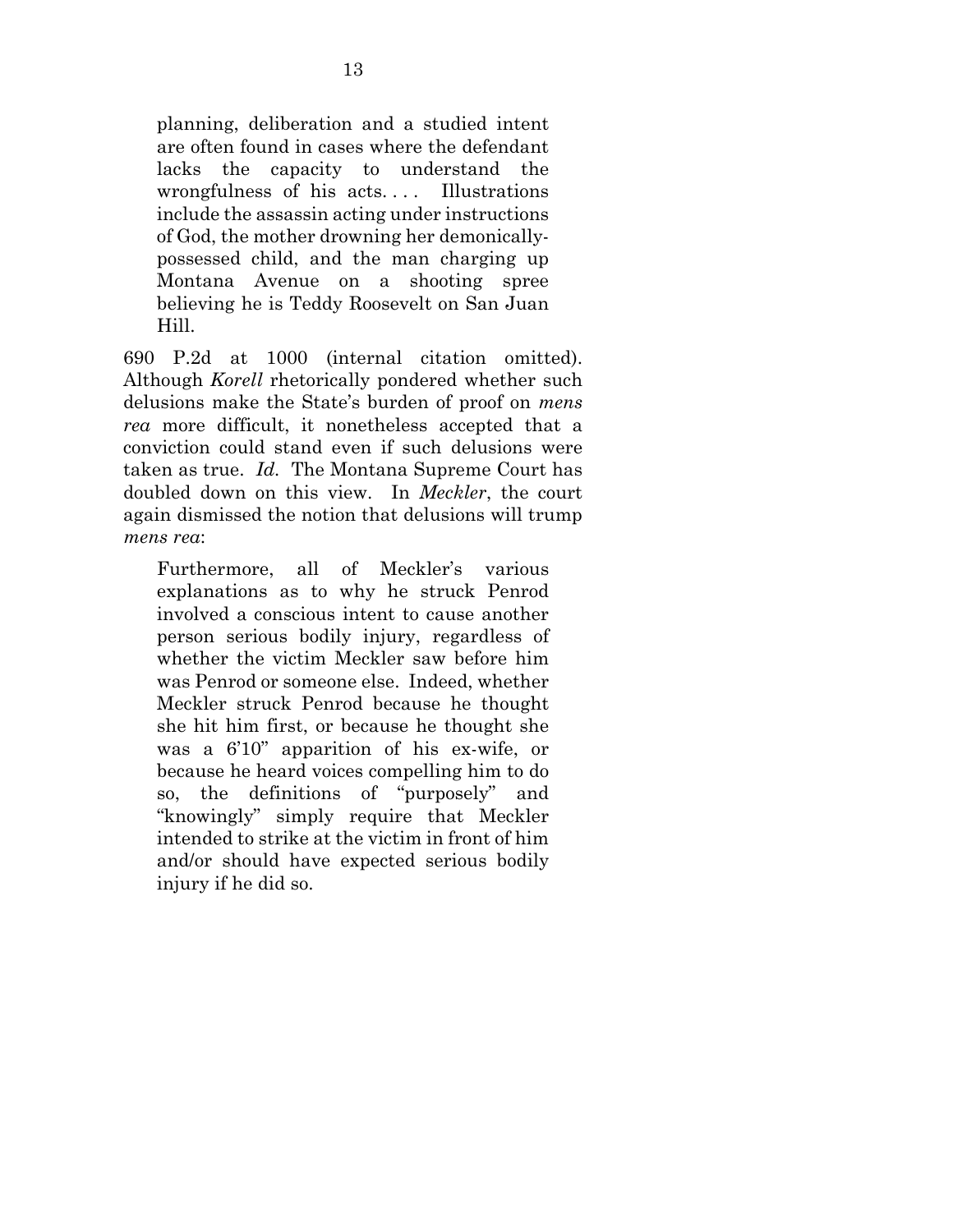190 P.3d 1108. These precedents establish that, in Montana, even an uncontroverted showing of insanity may not be sufficient to "trump *mens rea*."

## **D. Abolition Of The Insanity Defense Creates A Disincentive To Openly Account For Mental Health In Litigation.**

"Far too many people with mental illnesses are in jails and prisons due to inadequate public mental health systems." Judge David L. Bazelon Center for Mental Health Law: Criminal Justice, http://www.bazelon.org/our-work/criminal-justice-2/.

Montana exacerbated this problem by abolishing the insanity defense. Now, the mentally ill are routinely hauled into Montana's criminal justice system. *See* T.B. Conley and D.L. Schantz, University of Montana School of Social Work, Predicting and reducing recidivism: Factors contributing to recidivism in the State of Montana Prerelease Center population & the issue of measurement: A report with recommendations for policy change, 11 (2006) (reporting that 69% of females and 41% of males at prerelease centers suffer from mental illness). Law enforcement officials no longer need to consider the viability of an insanity defense prior to filing charges, and thereby lack incentive to fully contemplate the civil commitment process as an alternative to criminal prosecution. The resulting influx of mentally ill defendants into criminal courts imposes overwhelming administrative costs on courts, jails, and public defender offices.

Once in custody, those suffering from mental illness are more likely to stay there. Decompensation of the mentally ill while in pretrial custody is not merely theoretical, particularly when appointment of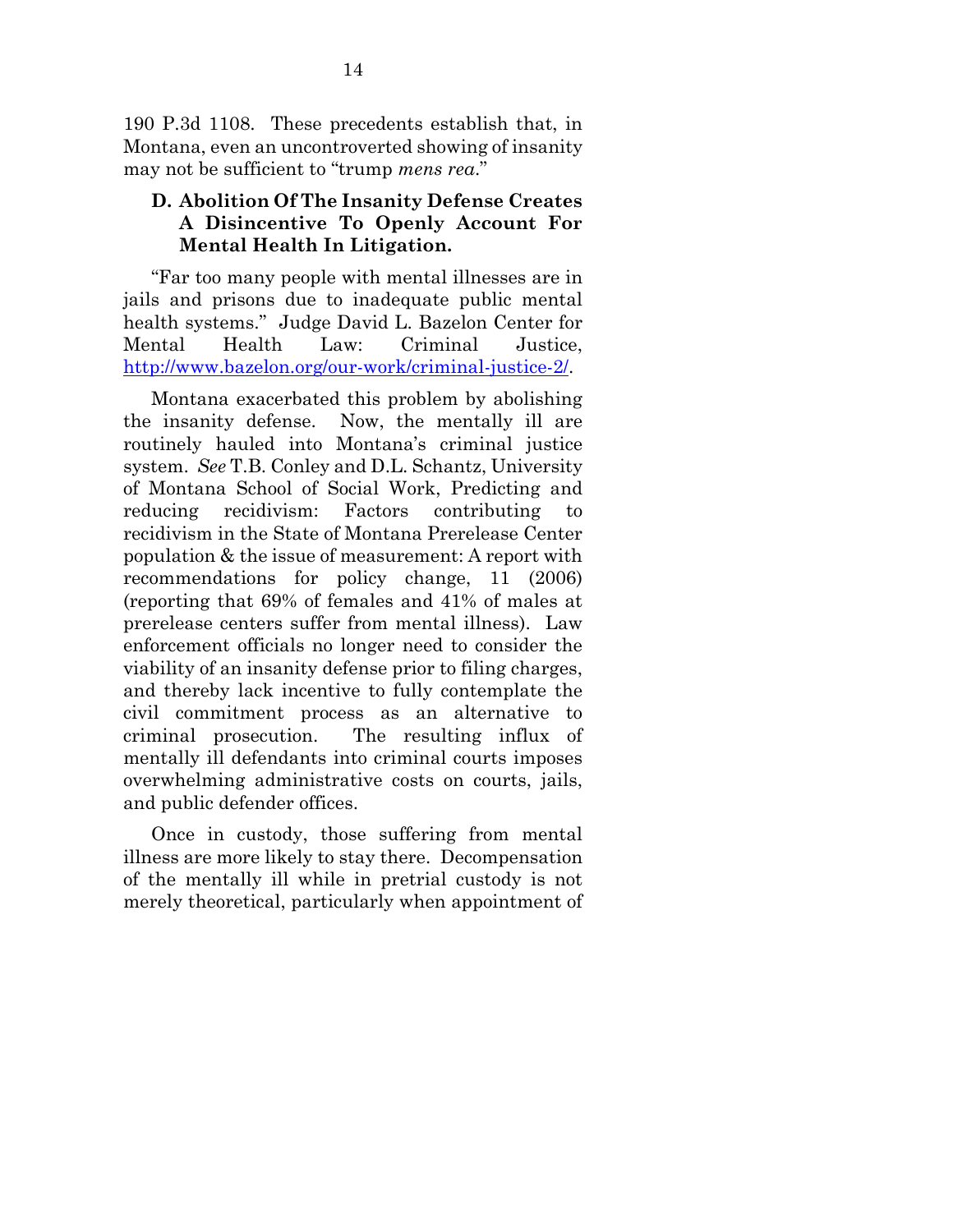counsel is delayed. *See, e.g.*, *State v. Norvell*, 440 P.3d 634, ¶10 (Mont. 2019). Such decompensation often makes the mentally ill person a less attractive candidate for release, despite the fact that release may be the very thing that provides a chance for improvement. Experience also shows that "[p]eople with mental illnesses in the jail and prison systems often go without proper mental health treatment," resulting in higher risk for prolonged sentences because of heightened risk factors. Kenneth J. Gill and Ann A. Murphy, Jail Diversion for Persons with Serious Mental Illness Coordinated by a Prosecutor's Office (Dec. 3, 2017), https://www.researchgate. net/publication/321496960\_Jail\_Diversion\_for\_Perso ns\_with\_Serious\_Mental\_Illness\_Coordinated\_by\_a\_ Prosecutor's\_Office. These realties are inconsistent with the overarching aims of the criminal justice system.

Warehousing the mentally ill in the criminal justice system also results in significant backlogs in processing evaluation requests. In Montana, delays approaching half of a year are common for a simple competency evaluation under § 46-14-102, MCA. And the same facility used by the state to obtain competency evaluations—the Montana State Hospital—is routinely used by the state to conduct its own evaluations bearing on *mens rea* under § 46-14- 204, MCA. *See, e.g.*, *State v. Scarborough*, 14 P.3d 1202, 1215 (Mont. 2000). If mental illness is raised as a sentencing consideration, the Montana State Hospital will again be the likely destination. See § 46-14-311(2), MCA. Therefore, those defendants who raise mental illness can expect substantial delays in the processing of their case.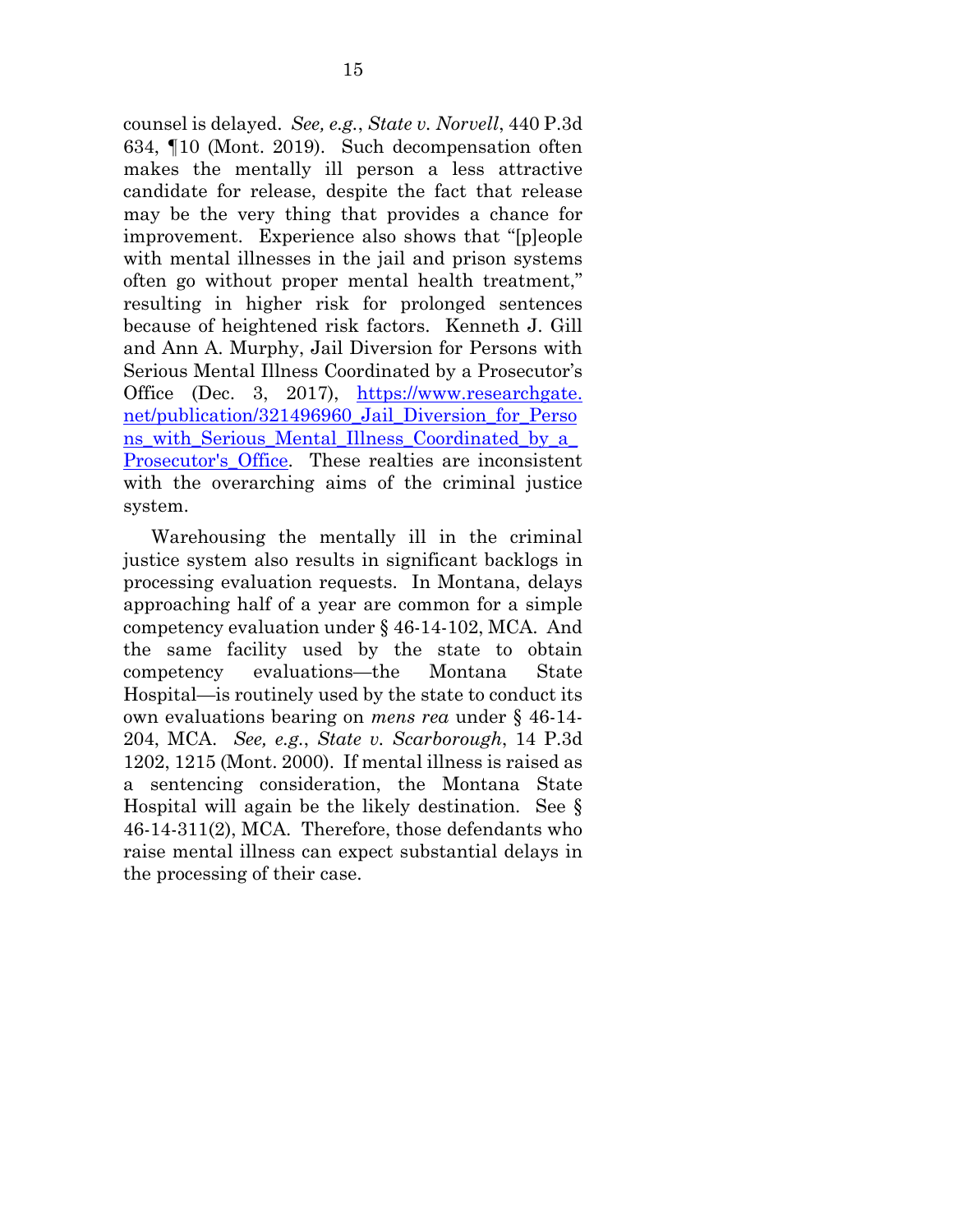Given the lack of a true mental health defense and the delays associated with raising mental illness in court, defendants with serious mental illness often believe that raising it as a mere mitigating factor is more trouble than it is worth. This is tragic. By elevating serious mental illness above the realm of mitigation, the insanity defense encourages the mentally ill to place all relevant information before the court so educated decisions regarding liability and treatment can be made. The existence of the insanity defense promotes a healthier dynamic, as state trial courts "are in the best position to convene the relevant interested parties and design a comprehensive, collaborative approach to provide treatment instead of incarceration for persons with mental illness." Milton L. Mack, Jr., Conference of State Court Administrators, *Decriminalization of Mental Illness: Fixing a Broken System*, 20 (2016–17), https://cosca.ncsc.org/~/media/Microsites/Files/COSC A/Policy%20Papers/2016-2017-Decriminalization-of-Mental-Illness-Fixing-a-Broken-System.ashx.

Our laws should encourage those who lack moral responsibility for their actions to openly request assistance in correcting behaviors. Instead, by abolishing the insanity defense, Montana has created a disincentive to place these sensitive issues into the spotlight.

#### **CONCLUSION**

The judgment of the Supreme Court of Kansas should be reversed.

Respectfully submitted,